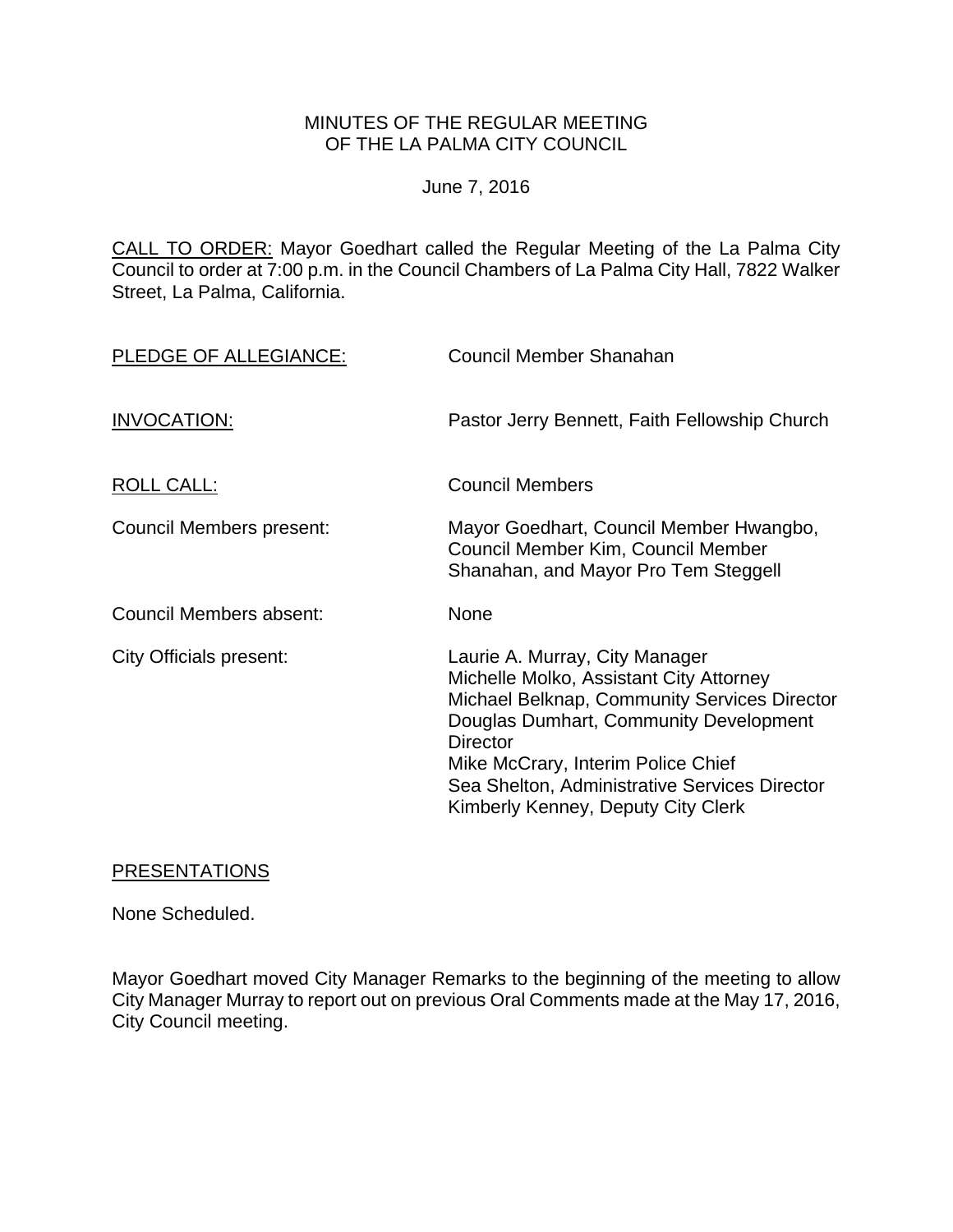### CITY MANAGER REMARKS

City Manager Murray clarified a statement that was made in error at the May 17 meeting in response to resident Mr. Carruth's remarks regarding the increase of a particular person's salary after that individual, who was already a Director, took over management of another department – combining the two departments into one and eliminating one director position; that Mr. Carruth's assumptions of that individual's salary increase of 17.86% between 2012-14 was not incorrect and was based on data available on the City's website; that after reviewing all source documents and materials from the May 17 meeting, she discovered that the 2.4% increase she reported was actually the average increase percentage that included reductions in pay rather than the average annual increase percentage from December 2012 to present, a 7.09% increase; that the misstep at the meeting was a simple staff error, not done with malice or with intent to mislead the public; that this clarification was provided to Mr. Carruth on May 26, 2016; and that the City will be swearing in two new police officers on Monday, June 13.

City Manager Murray requested that the City Council pull Agenda Item 12 and postpone it to the June 21 City Council meeting to allow the City Attorney enough time to review the report; and that it is her intent to release the report prior to the next agenda being published.

By consensus, the City Council agreed to pull Agenda Item 12 and continue the matter.

#### ORAL COMMUNICATIONS

Brett Barbre, Director of the Metropolitan Water District of Orange County, presented a proclamation in recognition of City of La Palma in their water conservation efforts.

Mayor Goedhart thanked Mr. Barbre for the recognition and noted that it belongs to all the citizens of the City of La Palma as together, they achieved a 22.6% reduction in water usage.

### RECESS THE CITY COUNCIL AND CONVENE AS THE CITY OF LA PALMA AS SUCCESSOR AGENCY TO THE DISSOLVED COMMUNITY DEVELOPMENT COMMISSION AT 7:07 P.M.

Deputy City Clerk Kenney stated, "The City Council will now recess and convene as the Successor Agency to the Dissolved Community Development Commission of the City La Palma. Members of the La Palma City Council receive no compensation or stipend as a result of convening or participating in the Successor Agency or otherwise as serving as members of the Successor Agency."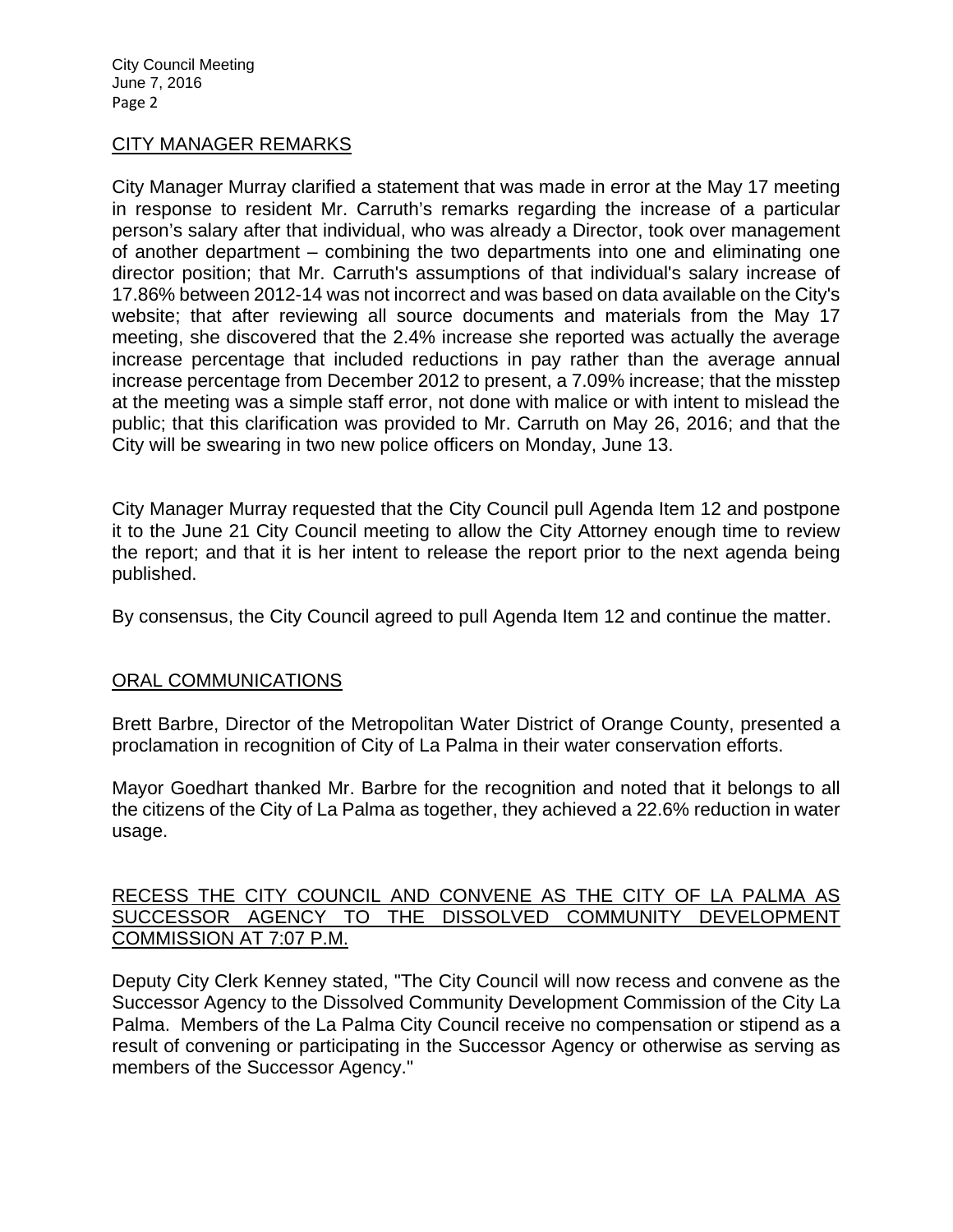# CONSENT CALENDAR

A. Approval of Successor Agency Minutes

Minutes of the May 17, 2016, Regular Meeting of the Successor Agency.

B. Approval of Register of Demands

Resolution No. SA 2016-05 approving the Successor Agency Registers of Demands for June 7, 2016.

Council Member Kim made a motion to approve Consent Calendar A and B.

The motion was seconded by Council Member Shanahan and carried on the following vote:

- AYES: Mayor Goedhart, Council Member Hwangbo, Council Member Kim, Council Member Shanahan, and Mayor Pro Tem Steggell
- NOES: None

# PUBLIC HEARINGS

None Scheduled.

# REGULAR ITEMS

None Scheduled.

# ADJOURN THE CITY OF LA PALMA AS SUCCESSOR AGENCY TO THE DISSOLVED COMMUNITY DEVELOPMENT COMMISSION, AND RECONVENE AS THE CITY COUNCIL AT 7:08 P.M.

# CONSENT CALENDAR

1. Waive the Reading of All Ordinances

Waive the reading of all Ordinances in their entirety and read by title only.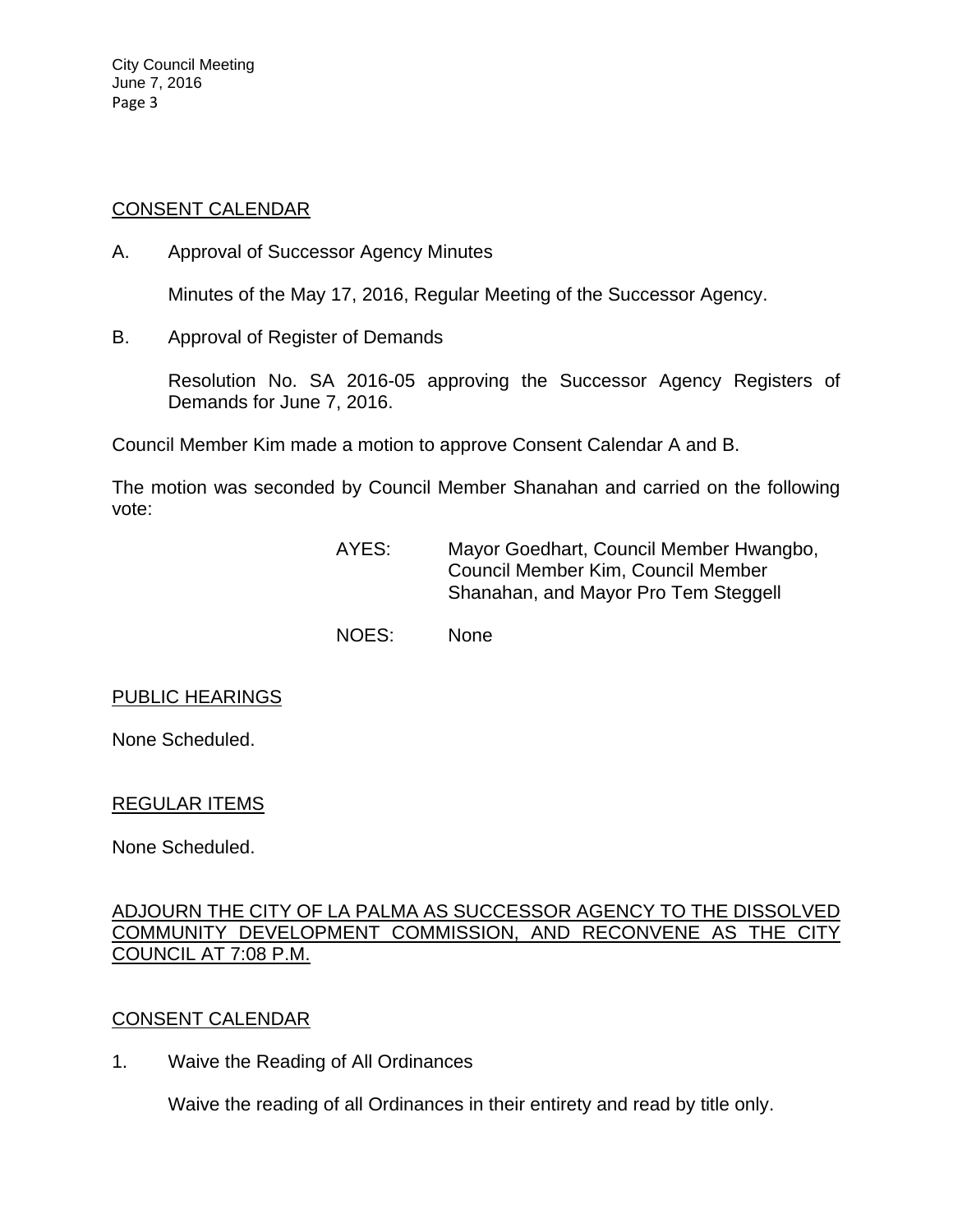2. Approval of Council Minutes

Minutes of the May 17, 2016, Regular Meeting of the City Council, which includes the final meeting of the Planning Commission as its dissolution became effective June 2, 2016.

3. Approval of Register of Demands

Resolution No. 2016-35 approving the Register of Demands for June 7, 2016.

- 4. Resolutions Required for November 8, 2016, General Municipal Election
	- a) Resolution No. 2016-36 calling and giving notice of the holding of a Municipal Election to be held on Tuesday, November 8, 2016, in conjunction with the General Municipal Election, for the election of certain officers as required by the provisions of the laws of the State of California relating to general law cities;
	- b) Resolution No. 2016-37 requesting the Board of Supervisors of the County of Orange to consolidate a Municipal Election to be held on November 8, 2016, with the Statewide General Election to be held on the date pursuant to Section 10403 of the Elections Code;
	- c) Resolution No. 2016-38 adopting regulations for candidates for elective office pertaining to candidate statements submitted to the voters at an election to be held on Tuesday, November 8, 2016.
- 5. Water Conservation Monthly Report for April 2016

Receive and file the Water Conservation Monthly Report for April 2016.

6. 2016 Annual Water Quality Report

Receive and file the 2016 Annual Water Quality Report and direct staff to distribute the report to the residents of La Palma.

7. Award of Contract to Omni Enterprise Inc., for Citywide Janitorial Services

Award a contract to the low responsible bidder, Omni Enterprise, Inc. DBA Omniclean (Omniclean) of Orange, California, for Janitorial Maintenance Services for the City Hall, Police Department, Community Services Department and City Yard office buildings, and authorize the Mayor to execute the Agreement.

Council Member Kim made a motion to approve Consent Calendar Items 1 through 7.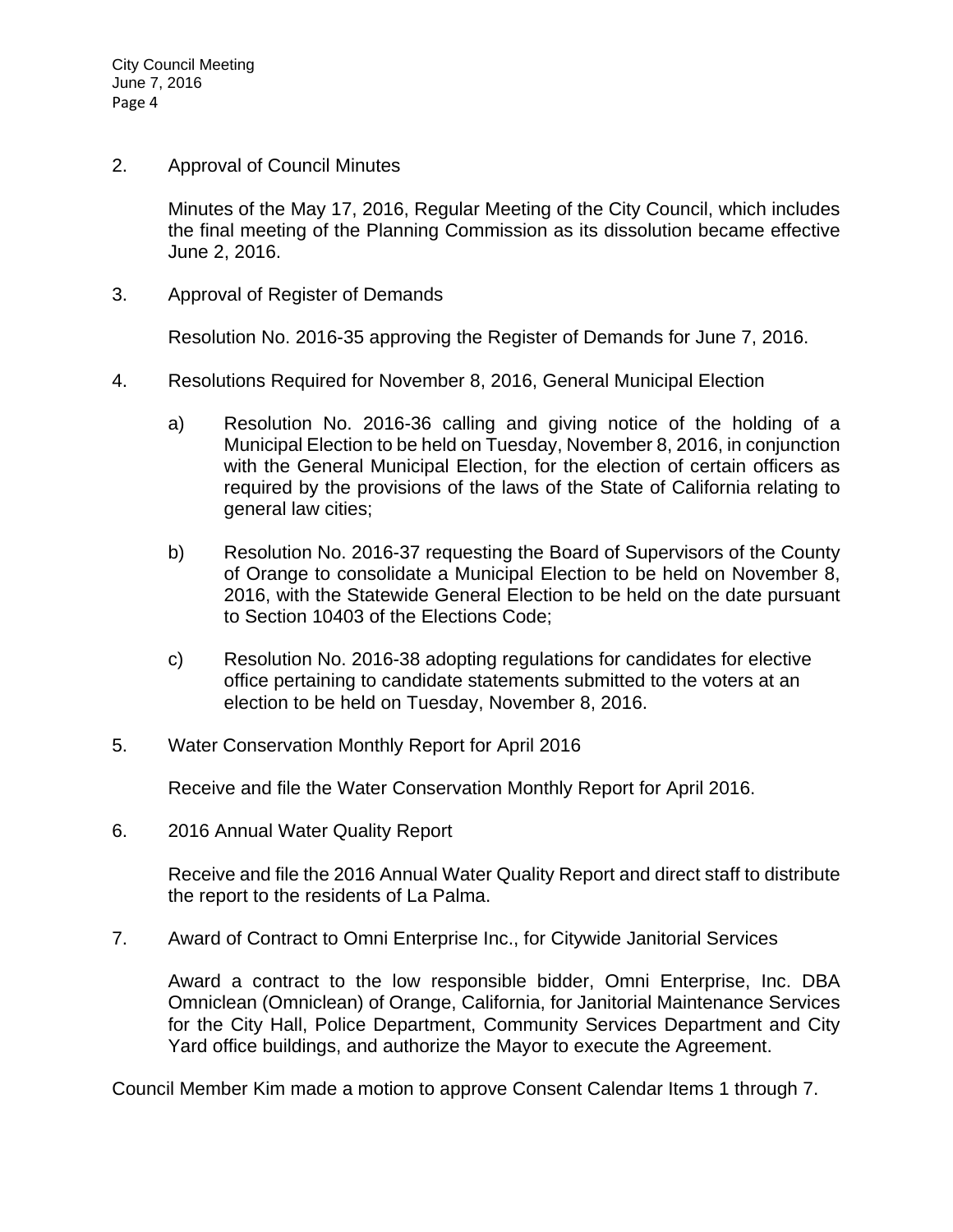The motion was seconded by Council Member Shanahan and carried on the following vote:

- AYES: Mayor Goedhart, Council Member Hwangbo, Council Member Kim, Council Member Shanahan, and Mayor Pro Tem Steggell
- NOES: None

# REGULAR ITEMS

8. Acceptance of an Irrevocable Offer of Dedication for Certain Property Located at 5062 Orangethorpe Avenue for Future Public Right-of-Way Purposes (APN 263- 011-02 and 12)

Community Development Director Dumhart gave the Staff Report.

Council Member Hwangbo thanked Staff for their work on this project and asked for an update on the construction schedule.

Community Development Director Dumhart reported that McDonald's has indicated they want to complete the construction in 120 days and that the Grand Opening is being planned for October of this year.

Resolution No. 2016-39 Accepting an Irrevocable Offer of Dedication of Certain Property Located at 5062 Orangethorpe Avenue for Public Right-of-Way Purposes.

Council Member Hwangbo made a motion to adopt 8. Acceptance of an Irrevocable Offer of Dedication for Certain Property Located at 5062 Orangethorpe Avenue for Future Public Right-of-Way Purposes (APN 263-011-02 and 12)

The motion was seconded by Council Member Kim and carried on the following vote:

> AYES: Mayor Goedhart, Council Member Hwangbo, Council Member Kim, Council Member Shanahan, and Mayor Pro Tem Steggell

- NOES: None
- 9. Award of Contract to RJ Noble Company for the La Palma Avenue Rehabilitation Project from Moody Street to Valley View Street, City Project No. ST-334, Federal Project No. STPL 5319(016)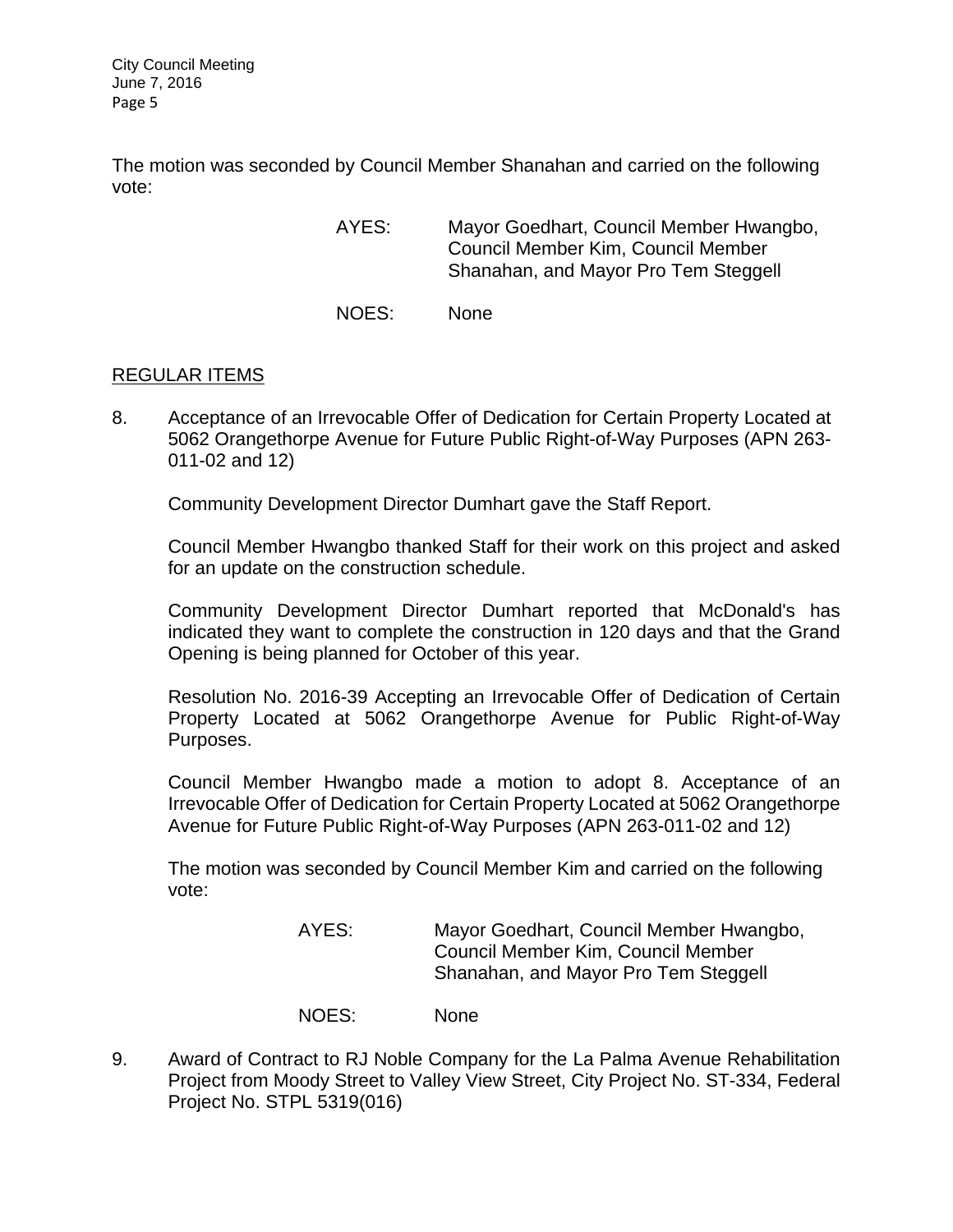Community Services Director Belknap gave the Staff Report.

Public Input:

Larry Herman, a La Palma resident, addressed the City Council regarding the timeframe to complete the project.

Mayor Goedhart clarified that the project is planned to commence on July 5, 2016, and hopefully be completed by September.

Award and authorize the Mayor to execute a contract in the amount of \$845,015 to RJ Noble for the La Palma Avenue Rehabilitation Project from Moody Street to Valley View Street, City Project No. ST-334, Federal Project No. STPL 5319(016).

Council Member Kim made a motion to award a Contract to RJ Noble Company for the La Palma Avenue Rehabilitation Project from Moody Street to Valley View Street, City Project No. ST-334, Federal Project No. STPL 5319(016).

The motion was seconded by Mayor Pro Tem Steggell and carried on the following vote:

> AYES: Mayor Goedhart, Council Member Hwangbo, Council Member Kim, Council Member Shanahan, and Mayor Pro Tem Steggell

- NOES: None
- 10. Resolution Amending the Salary Schedule for the La Palma Professional Employees Association

Community Services Director Belknap gave the Staff Report.

Resolution No. 2016-40 amending the salary schedule for the La Palma Professional Employees Association.

Council Member Kim made a motion to adopt Resolution No. 2016-40 amending the Salary Schedule for the La Palma Professional Employees Association.

The motion was seconded by Mayor Pro Tem Steggell and carried on the following vote:

> AYES: Mayor Goedhart, Council Member Hwangbo, Council Member Kim, Council Member Shanahan, and Mayor Pro Tem Steggell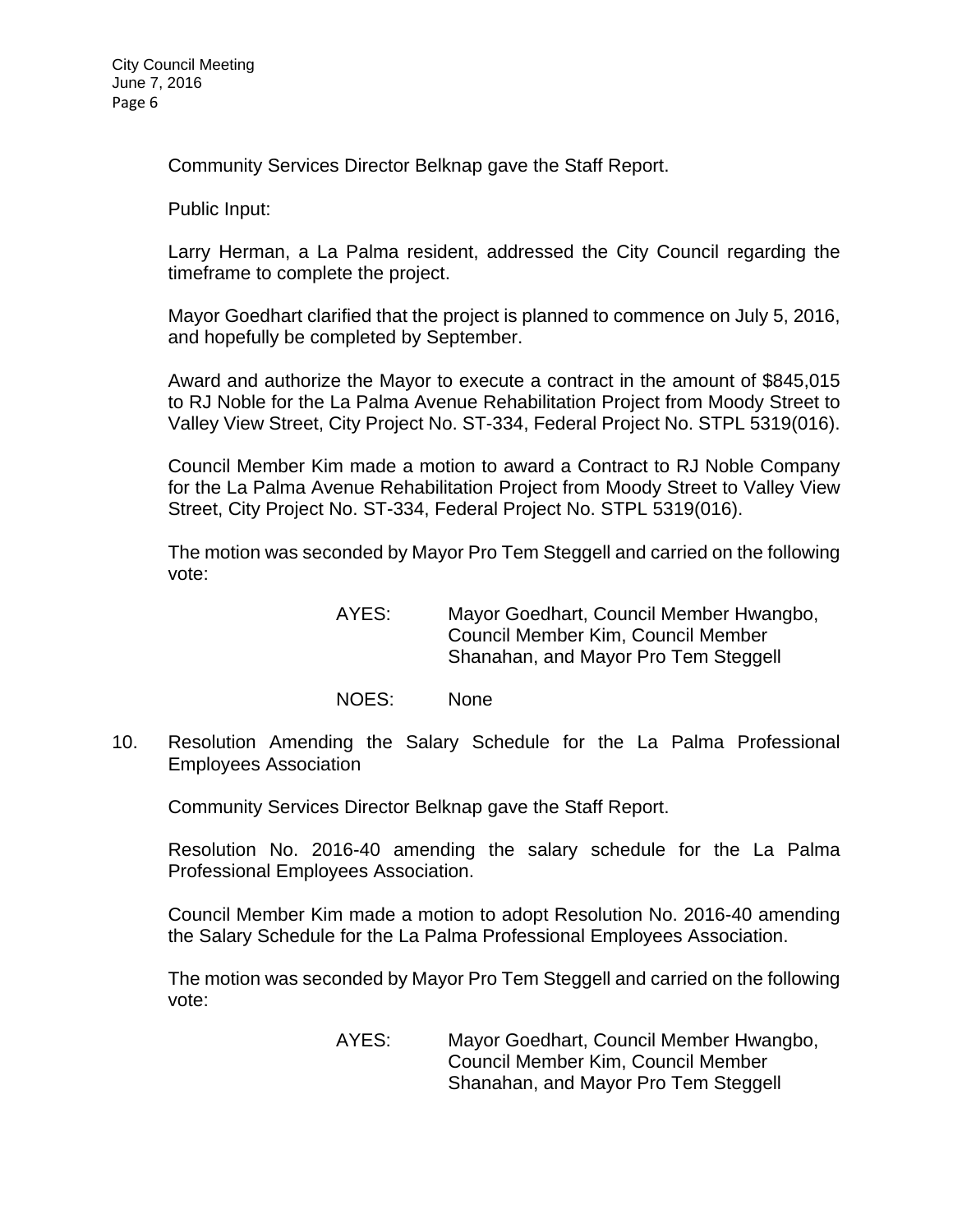#### NOES: None

11. Legislative Briefing

Mayor Goedhart suggested that the City Council had read the staff report and that no oral report was required.

- a) Receive and file the report;
- b) Direct staff and authorize the Mayor to send communications indicating the City's opposition for the following bills:
	- (1) SB 885 (Wolk) Construction contracts: indemnity
	- (2) SB 1000 (Leyva) Land Use: General Plans: Environmental Justice
	- (3) SB 1069 (Wieckowski) Land use: Zoning

(4) SB 1387 (De León) – Nonvehicular air pollution: market-based incentive programs: South Coast Air Quality Management District board

- c) Direct staff and authorize the Mayor to send communications indicating the City's support for the following bills:
	- (1) SB 868 (Jackson) State Remote Piloted Aircraft Act
	- (2) SB 873 (Beall) Sales of Low-Income Housing Tax Credits (LIHTCs)
	- (3) AB 806 (Dodd) Community Development: Economic Opportunity

(4) AB 2403 (Bloom) – Alcoholism or Drug Abuse Recovery or Treatment **Facilities** 

(5) AB 2817 (Chiu) – Low-Income Housing Tax Credits: Allocation Increase

Discussion ensued regarding Sacramento sometimes moving too quickly on Assembly and Senate Bills; an inquiry as to whether the City Council can take action prior to hearing items at a City Council meeting; that Staff can review the City Council legislative policy to investigate other options; and support for allowing the City Council an opportunity to support or oppose any bills as they are introduced in an effort to take action prior to waiting for the annual review.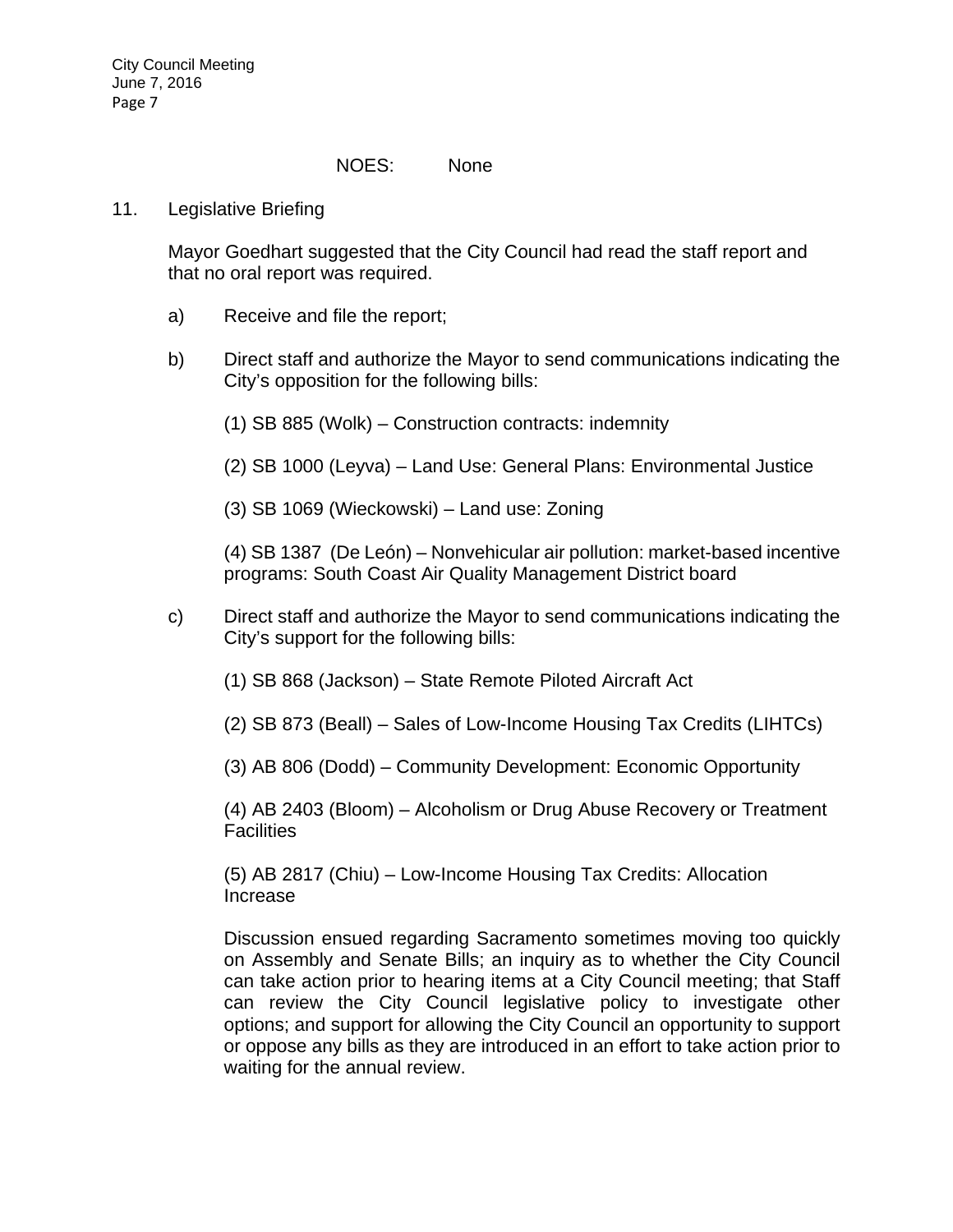Council Member Kim made a motion to direct staff and authorize the Mayor to send communications indicating the City's opposition for SB 885 (Wolk), SB 1000 (Leyva), SB 1069 (Wieckowski), and SB 1387 (De León); and direct Staff and authorize the Mayor to send communications indicating the City's support for SB 868 (Jackson), SB 873 (Beall), AB 806 (Dodd), AB 2403 (Bloom), and AB 2817 (Chiu) as recommended by Staff.

The motion was seconded by Council Member Shanahan and carried on the following vote:

- AYES: Mayor Goedhart, Council Member Hwangbo, Council Member Kim, Council Member Shanahan, and Mayor Pro Tem Steggell
- NOES: None
- 12. Public Engagement Survey Results

Mayor Goedhart noted that this item will be continued to the June 21, 2016, Regular Meeting of the La Palma City Council.

# COUNCILMEMBER AB1234 REPORTS, REPORTS FROM CITY-AFFILIATED COMMITTEES, AND COUNCIL REMARKS

**Council Member Shanahan** thanked everyone for attending the Memorial Day Ceremony and commended the keynote speaker.

**Mayor Pro Tem Steggell** attended the Steve Luther Elementary School Open House; the Memorial Day Ceremony; the American Cancer Society's Relay for Life; the Orange County Fire Authority (OCFA) Board meeting; the Celebration of Life ceremony for Linda Frese; and former OCFA Board member Jerry McCloskey's funeral.

**Council Member Hwangbo** attended the Cerritos State of the City; and the Memorial Day Ceremony.

**Council Member Kim** attended the American Cancer Society's Relay for life; the Orange County Sanitation District (OCSD) Board meeting; the Memorial Day Ceremony; and the Celebration of Life ceremony for Linda Frese.

**Mayor Goedhart** attended the Steve Luther Elementary School Open House; the Memorial Day Ceremony; the American Cancer Society's Relay for Life; the Celebration of Life ceremony for Linda Frese; and former OCFA Board member Jerry McCloskey's funeral.